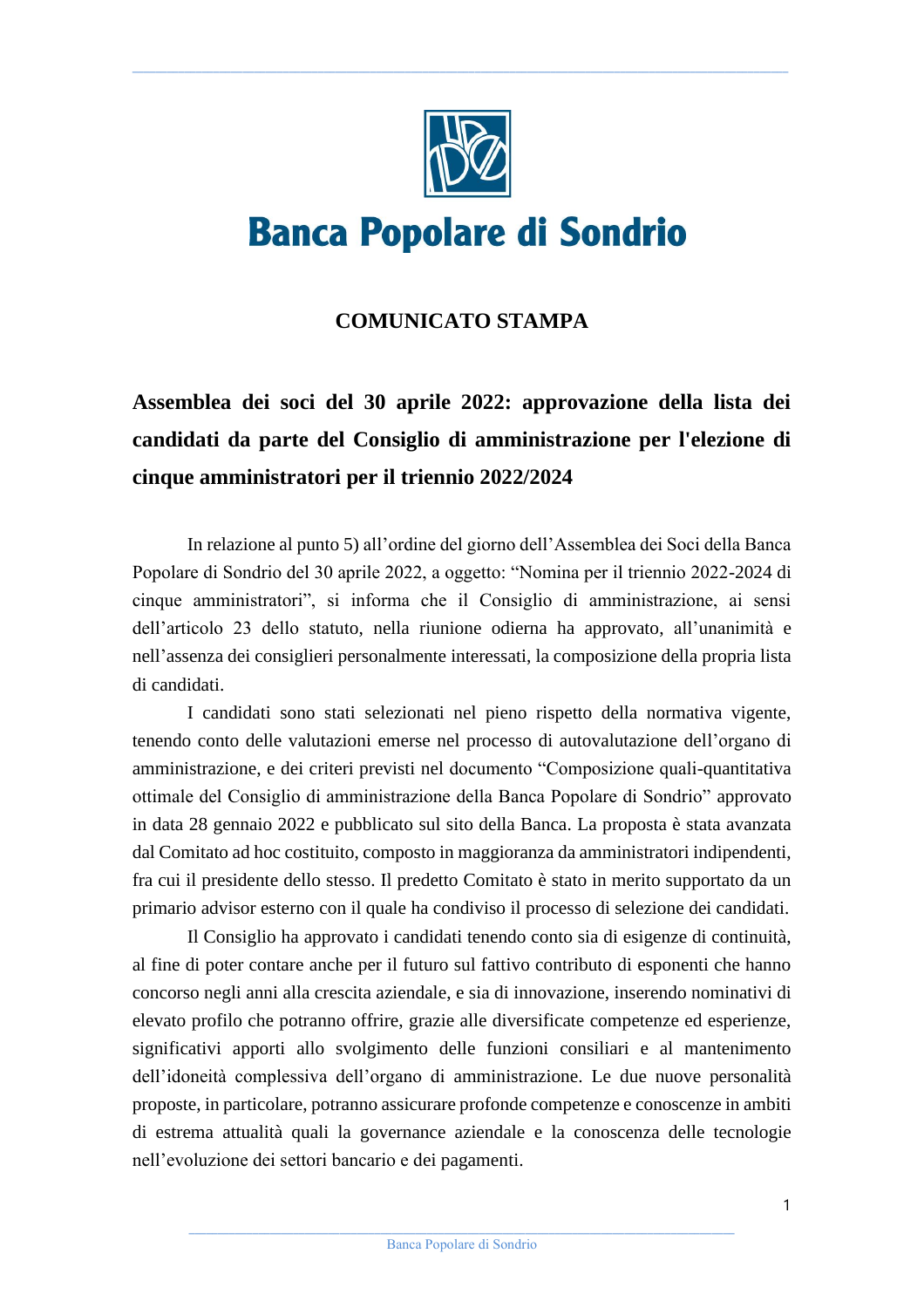La lista dei candidati è la seguente:

1) prof.avv. Francesco Venosta (presidente del Consiglio di amministrazione dal 26 aprile 2014), indicato come Presidente;

 $\_$  , and the state of the state of the state of the state of the state of the state of the state of the state of the state of the state of the state of the state of the state of the state of the state of the state of the

- 2) dott. ing. Federico Falck (consigliere attualmente in carica);
- 3) avv. Anna Doro, indipendente;
- 4) dott. ing. Nicola Cordone, indipendente;
- 5) dott.ssa prof.ssa Serenella Rossi, indipendente (consigliere attualmente in carica).

Con l'occasione, l'amministrazione ha ringraziato i consiglieri Cristina Galbusera e Domenico Triacca per il fattivo contributo alla crescita della banca da loro offerto per lunghi anni.

La lista e la documentazione dei candidati saranno messe a disposizione del pubblico nei prossimi giorni, entro i termini di legge, presso la sede sociale, sul meccanismo di stoccaggio autorizzato *eMarket STORAGE* [\(www.emarketstorage.com\)](http://www.emarketstorage.com/) e sul sito internet aziendale all'indirizzo [https://istituzionale.popso.it/it/investor](https://istituzionale.popso.it/it/investor-relations/assemblea-dei-soci)[relations/assemblea-dei-soci.](https://istituzionale.popso.it/it/investor-relations/assemblea-dei-soci)

#### BANCA POPOLARE DI SONDRIO

Sondrio, 31 marzo 2022

\*\*\*\*\*\*\*\*

#### **Contatti societari:**

*Investor Relations Michele Minelli 0342-528.745 [michele.minelli@popso.it](mailto:michele.minelli@popso.it) Relazioni esterne Paolo Lorenzini 0342-528.212 [paolo.lorenzini@popso.it](mailto:paolo.lorenzini@popso.it)*

*Image Building Cristina Fossati Anna Pirtali 02-890.11.300 [popso@imagebuilding.it](mailto:popso@imagebuilding.it)*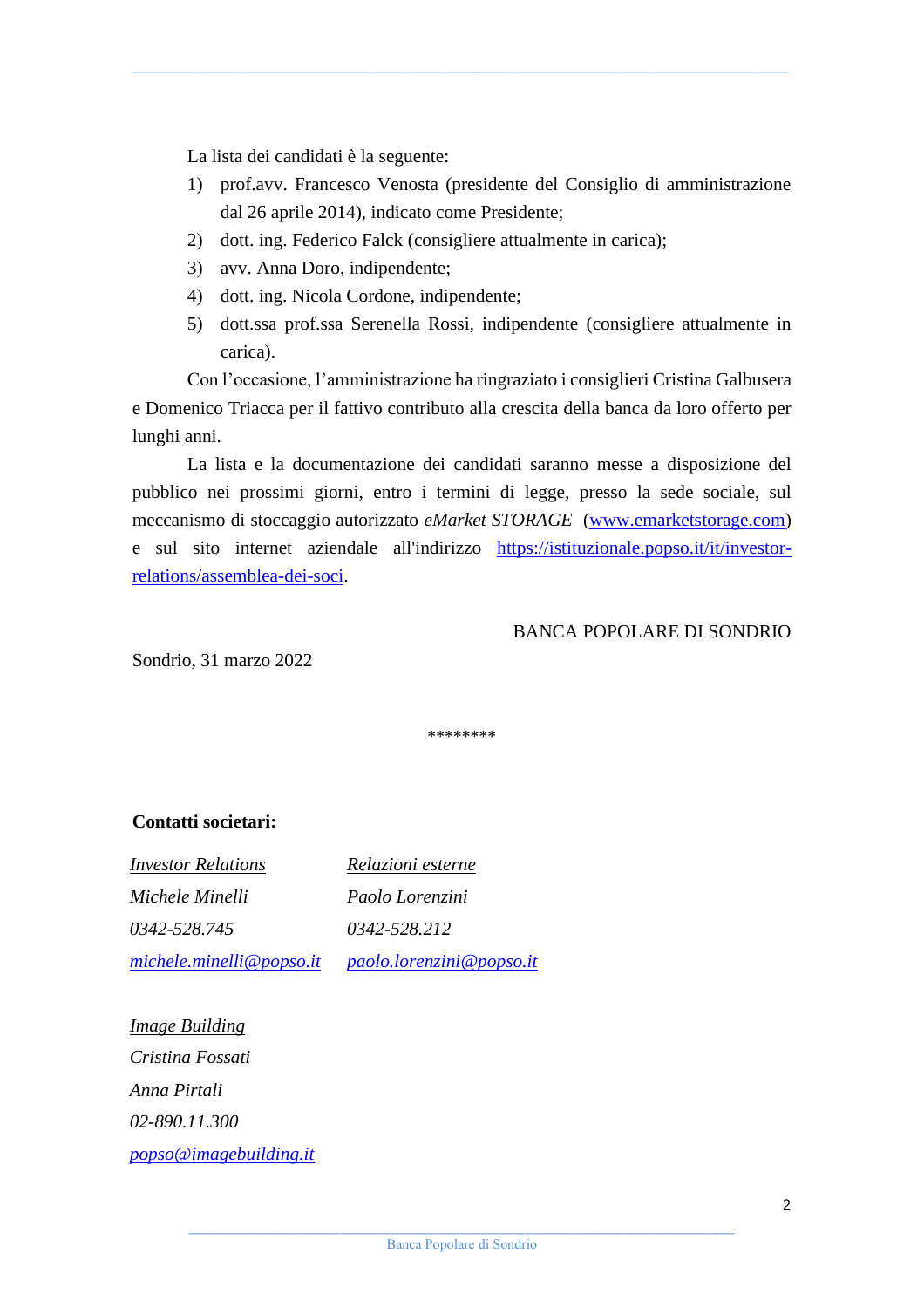

 $\_$  , and the state of the state of the state of the state of the state of the state of the state of the state of the state of the state of the state of the state of the state of the state of the state of the state of the

# **Banca Popolare di Sondrio**

### **PRESS RELEASE**

**Shareholders' meeting of 30 April 2022: approval of the list of candidates by the Board of Directors for the election of five directors for the three-year period 2022/2024**

In relation to item 5) on the agenda of the Shareholders' Meeting of Banca Popolare di Sondrio of April 30, 2022, on the subject: "Appointment of five directors for the three-year period 2022-2024", please note that the Board of Directors, pursuant to Article 23 of the Articles of Association, in today's meeting, unanimously and in the absence of the directors personally concerned, approved the composition of its list of candidates.

The candidates were selected in full compliance with current regulations, taking into account the assessments that emerged in the self-assessment process of the Board of Directors, and the criteria set out in the document "Optimal quali-quantitative composition of the Board of Directors of Banca Popolare di Sondrio" approved on January 28, 2022 and published on the Bank's website. The proposal was put forward by the ad hoc Committee set up, made up for the most part of independent directors, including its chairman. In this regard, the aforementioned Committee was supported by a primary external advisor with whom it shared the process of candidate selection.

The Board approved the candidates taking into account both the need for continuity, in order to be able to count for the future on the effective contribution of members who have contributed to the company's growth over the years, and innovation, by including high-profile candidates who, thanks to their diverse skills and experience, will be able to offer significant contributions to the performance of Board functions and to maintaining the overall suitability of the Board. In particular, the two new personalities proposed will be able to ensure in-depth skills and knowledge in extremely topical areas such as corporate governance and knowledge of technology in the evolution of the banking and payments sectors.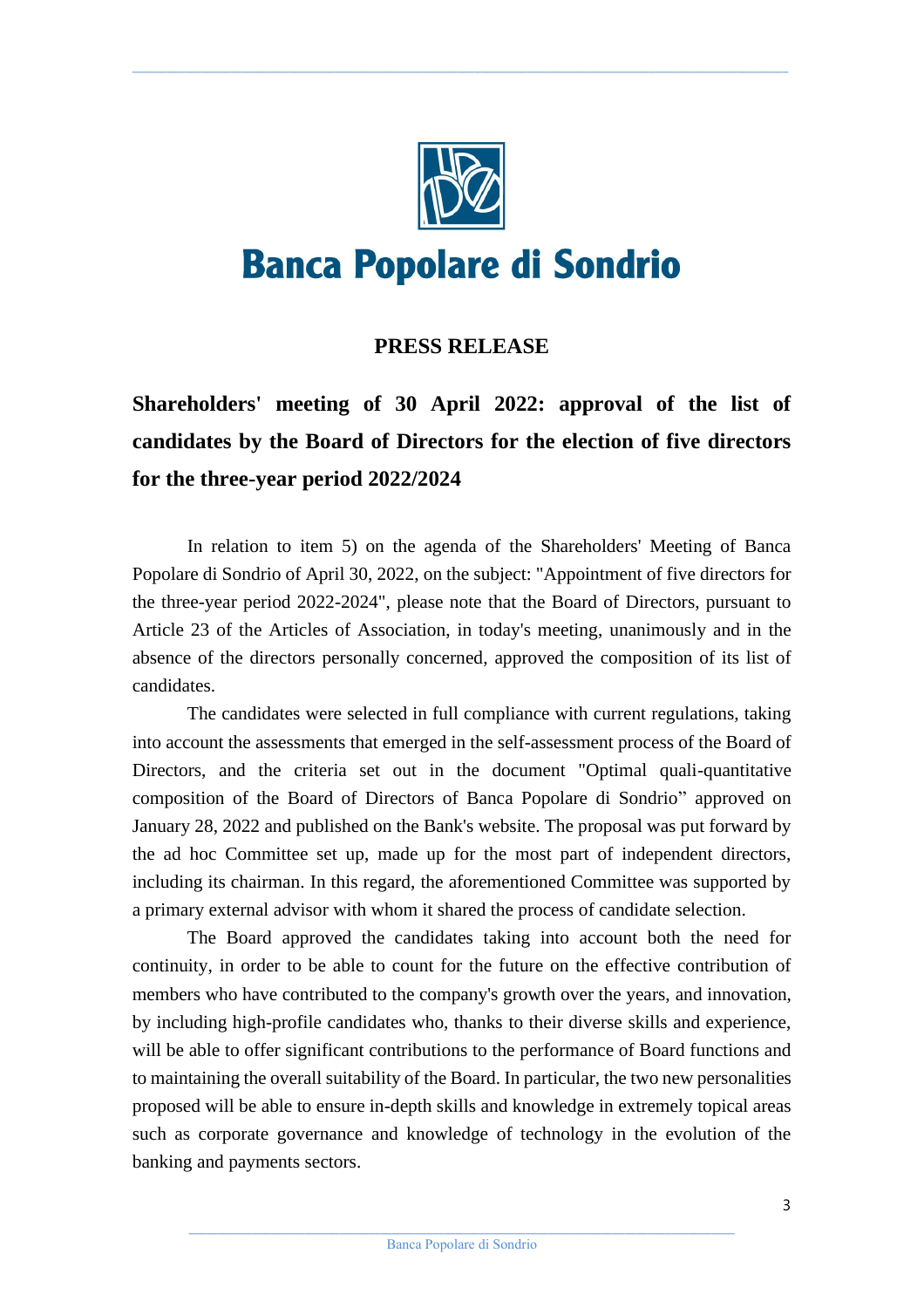The list of candidates is as follows:

1) prof.avv. Francesco Venosta (Chairman of the Board of Directors since 26 April 2014), indicated as Chairman;

 $\_$  , and the state of the state of the state of the state of the state of the state of the state of the state of the state of the state of the state of the state of the state of the state of the state of the state of the

- 2) dott. ing. Federico Falck (Current director);
- 3) avv. Anna Doro, indipendent;
- 4) dott. ing. Nicola Cordone, indipendent;
- 5) dott.ssa prof.ssa Serenella Rossi, indipendent (Current director).

On this occasion, the management would like to thank directors Cristina Galbusera and Domenico Triacca for their active contribution to the bank's growth over many years.

The list and the candidates' documents will be made available to the public in the next few days, within the legal deadline, at the company's registered office, on the authorised storage mechanism eMarket STORAGE [\(www.emarketstorage.com\)](http://www.emarketstorage.com/) and on the company's website at the address [https://istituzionale.popso.it/it/investor](https://istituzionale.popso.it/it/investor-relations/assemblea-dei-soci)[relations/assemblea-dei-soci.](https://istituzionale.popso.it/it/investor-relations/assemblea-dei-soci)

#### BANCA POPOLARE DI SONDRIO

Sondrio, 31 March 2022

\*\*\*\*\*\*\*\*

#### **Company contacts:**

*Investor Relations Michele Minelli 0342-528.745 [michele.minelli@popso.it](mailto:michele.minelli@popso.it)*

*External relations Paolo Lorenzini 0342-528.212 [paolo.lorenzini@popso.it](mailto:paolo.lorenzini@popso.it)*

*Image Building Cristina Fossati Anna Pirtali 02-890.11.300 [popso@imagebuilding.it](mailto:popso@imagebuilding.it)*